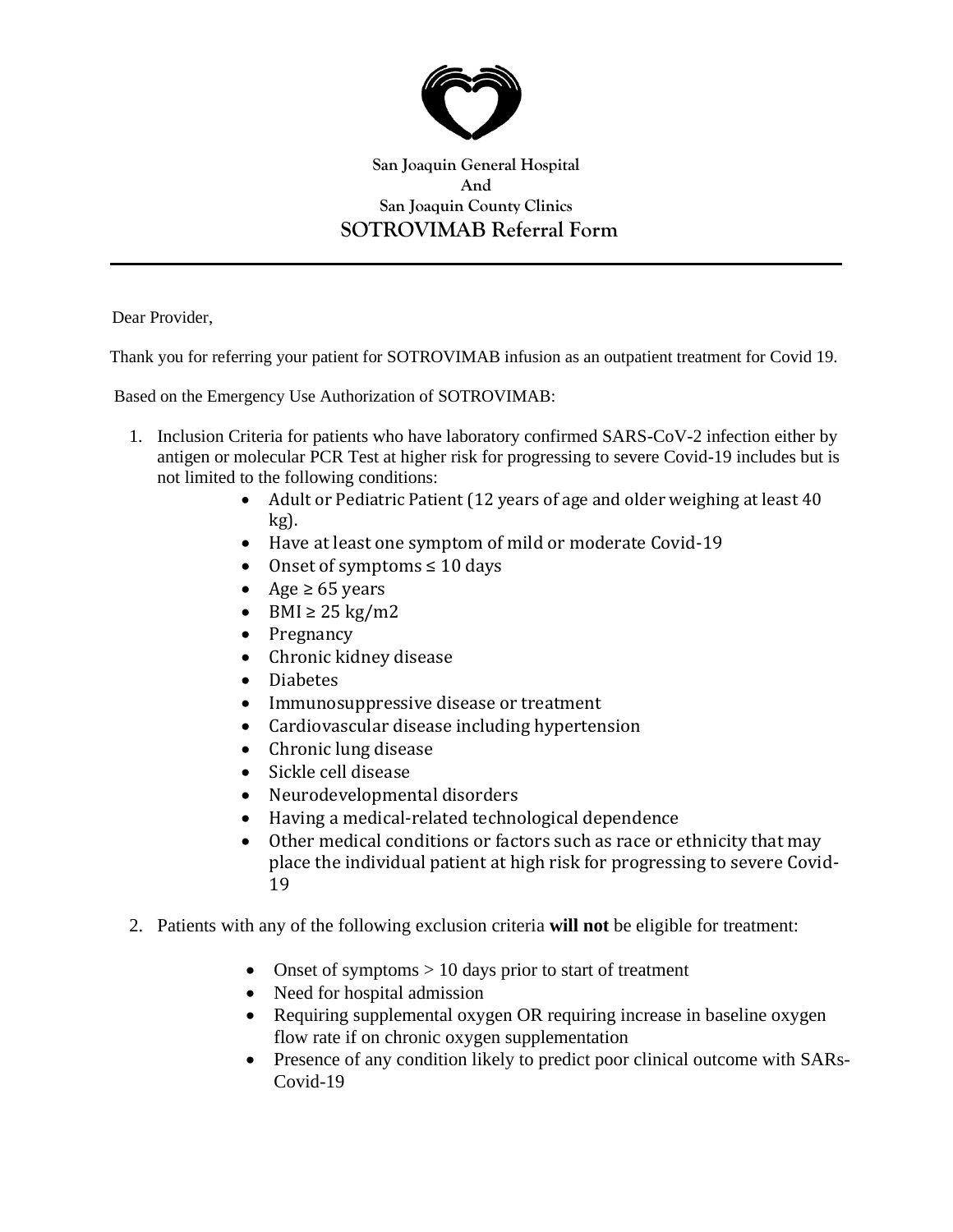

# **San Joaquin General Hospital And San Joaquin County Clinics SOTROVIMAB Referral Form**

## *Basic demographic information*

Provider has reviewed FDA EUA with patient for SOTROVIMAB and patient consents to proceed.

□ Yes

#### *COVID19 related information*

| Date of symptom onset: example and a set of symptom on set:                                                                                                                               |
|-------------------------------------------------------------------------------------------------------------------------------------------------------------------------------------------|
| Date of positive test for SARS-CoV-2 (COVID-19):                                                                                                                                          |
| Is the patient on home oxygen at baseline?<br>'es<br>ſΝo                                                                                                                                  |
| If yes, what is the patient's baseline oxygen requirement?<br>L/min                                                                                                                       |
| What is the patient's current oxygen requirement?   None (room air)    _____<br>L/min                                                                                                     |
| <b>Relevant Medical History</b>                                                                                                                                                           |
| Patient's weight (kg): _____________<br>Patient's height (inches): 2000<br>BMI: and a series of the series of the series of the series of the series of the series of the series of the s |
|                                                                                                                                                                                           |
|                                                                                                                                                                                           |
| Is the patient pregnant?<br>Yes<br>No                                                                                                                                                     |